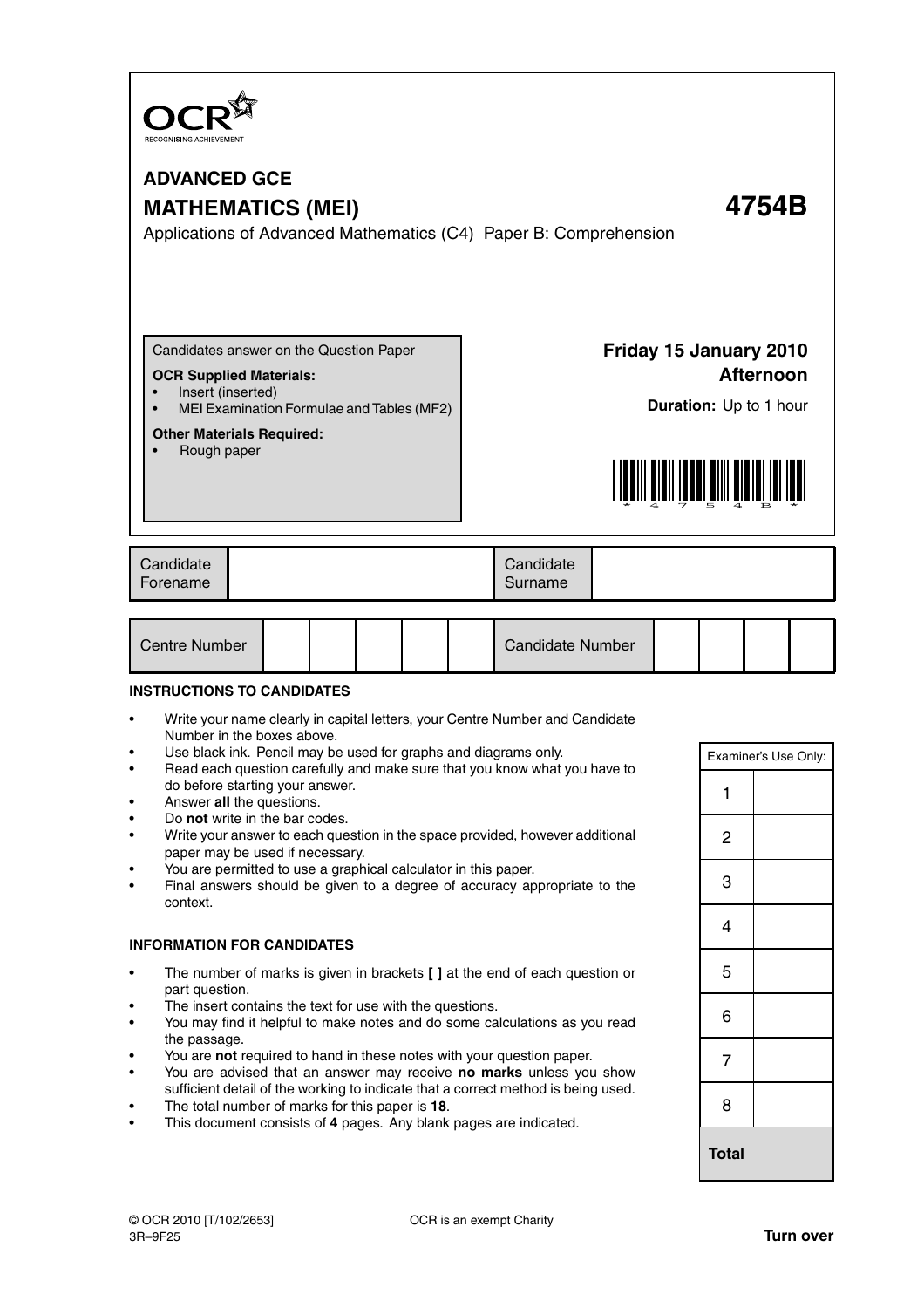- A Caesar cipher uses a shift of 11 places. Using lines 36 and 37, write down the shift for the  $\mathbf{1}$ decoding cipher in this case.  $\lceil 1 \rceil$
- $\overline{2}$ Using lines 143 to 146, write out the first 16 letters of the plaintext message corresponding to the ciphertext message on lines 97 to 101.  $\lceil 1 \rceil$

3 Table 4 shows an encoding cipher. Complete the table below to show part of the decoding cipher.  $\lceil 2 \rceil$ 

| Ciphertext |  |  |  |
|------------|--|--|--|
| Plaintext  |  |  |  |

Line 137 says 'in string  $S_2$ , the encoded form of the letter A is N'. Give two reasons why this is  $\overline{\mathbf{4}}$ a sensible suggestion.  $[2]$ 

5 Lines 105 and 106 say 'Taken together, these two shifts suggest that the keyword has length 2 or 4'. Explain why this is the case.  $[2]$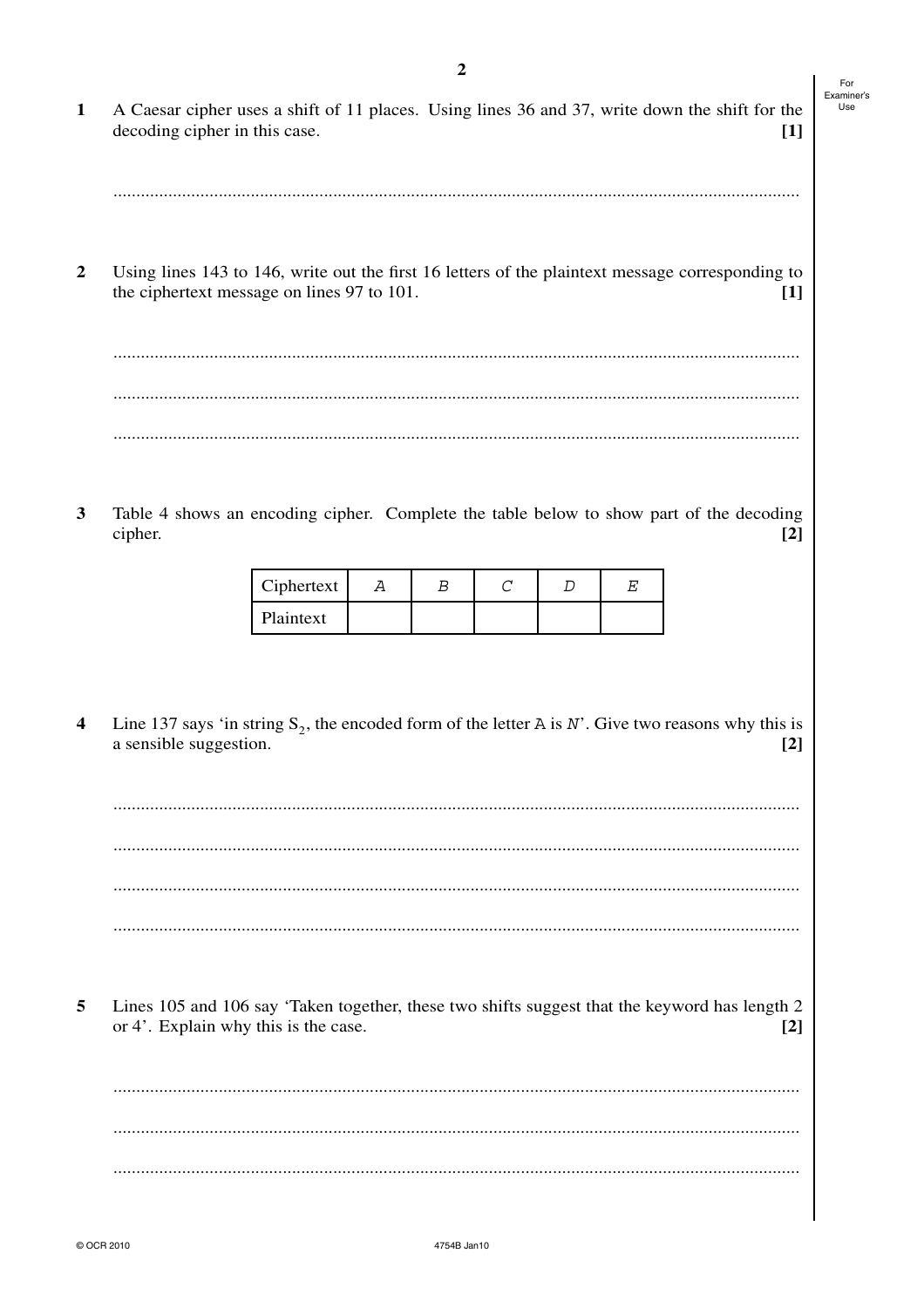6 Lines 107 and 108 say 'a keyword of length 2 would form a less secure cipher than one of length 4'. Explain why this is true.  $\lceil 2 \rceil$  $\overline{7}$ A long passage is encoded using the Vigenère cipher with keyword ODE. Write down the different ways in which the plaintext word AND could appear in the ciphertext.  $[2]$ 8 A passage of plaintext is encoded by using the Caesar cipher corresponding to a shift of 2 places followed by the Vigenère cipher with keyword ODE. (i) The first letter in the plaintext passage is F. Show that the first letter in the transmitted text  $is<sub>V</sub>$  $[1]$ (ii) The first four letters in the transmitted text are *VFIU*. What are the first four letters in the plaintext passage?  $[3]$ (iii) The 800th letter in the transmitted text is W. What is the 800th letter in the plaintext passage?  $\lceil 2 \rceil$ 

 $A75AB$  lan10

For Examiner's Use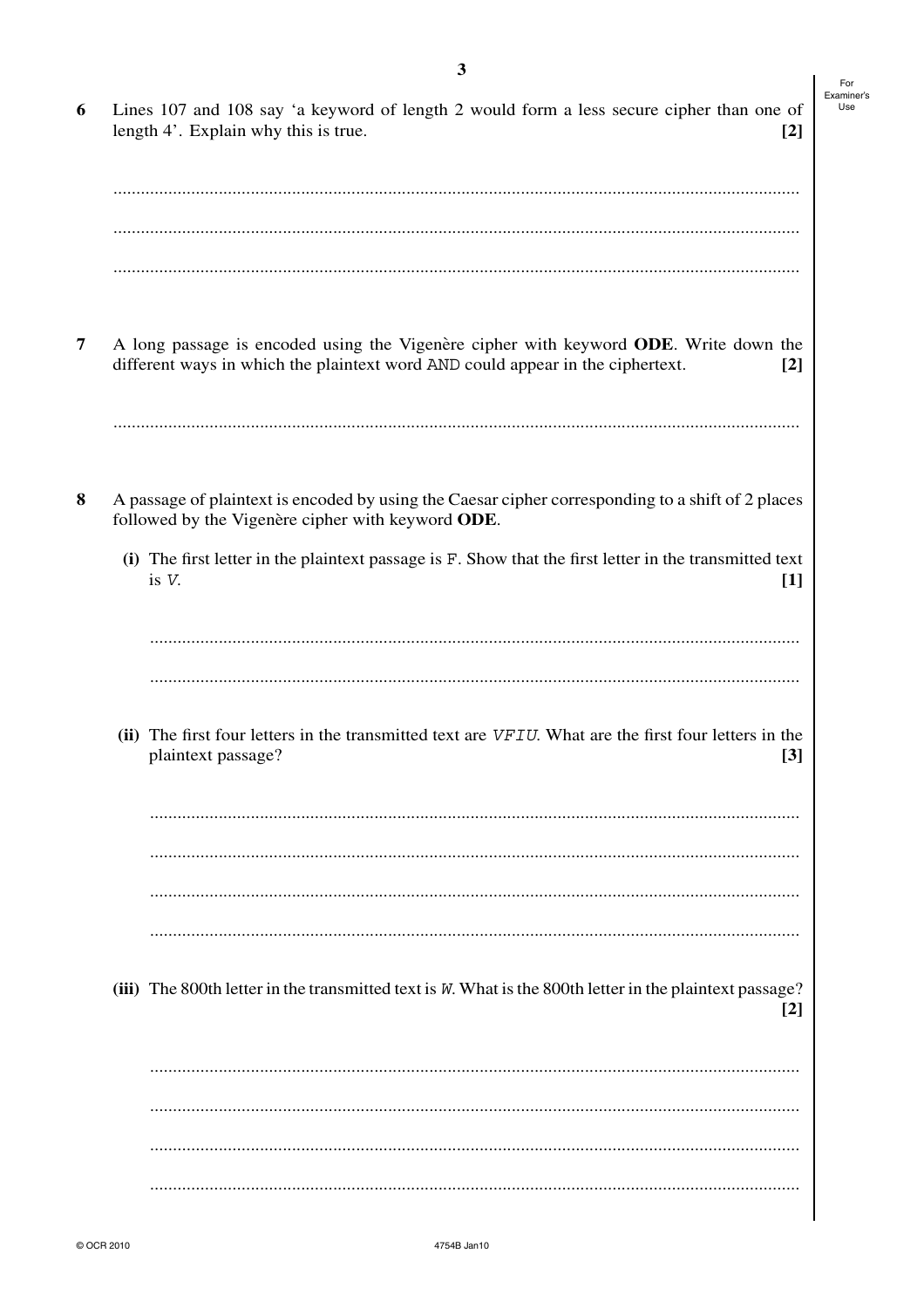#### **THERE ARE NO QUESTIONS PRINTED ON THIS PAGE.**

**4**



#### **Copyright Information**

OCR is committed to seeking permission to reproduce all third-party content that it uses in its assessment materials. OCR has attempted to identify and contact all copyright holders whose work is used in this paper. To avoid the issue of disclosure of answer-related information to candidates, all copyright acknowledgements are reproduced in the OCR Copyright Acknowledgements Booklet. This is produced for each series of examinations, is given to all schools that receive assessment material and is freely available to download from our public<br>website (www.ocr.org.uk) after the li

If OCR has unwittingly failed to correctly acknowledge or clear any third-party content in this assessment material, OCR will be happy to correct its mistake at the earliest possible opportunity.

For queries or further information please contact the Copyright Team, First Floor, 9 Hills Road, Cambridge CB2 1GE.

OCR is part of the Cambridge Assessment Group; Cambridge Assessment is the brand name of University of Cambridge Local Examinations Syndicate (UCLES), which is itself a department of the University of Cambridge.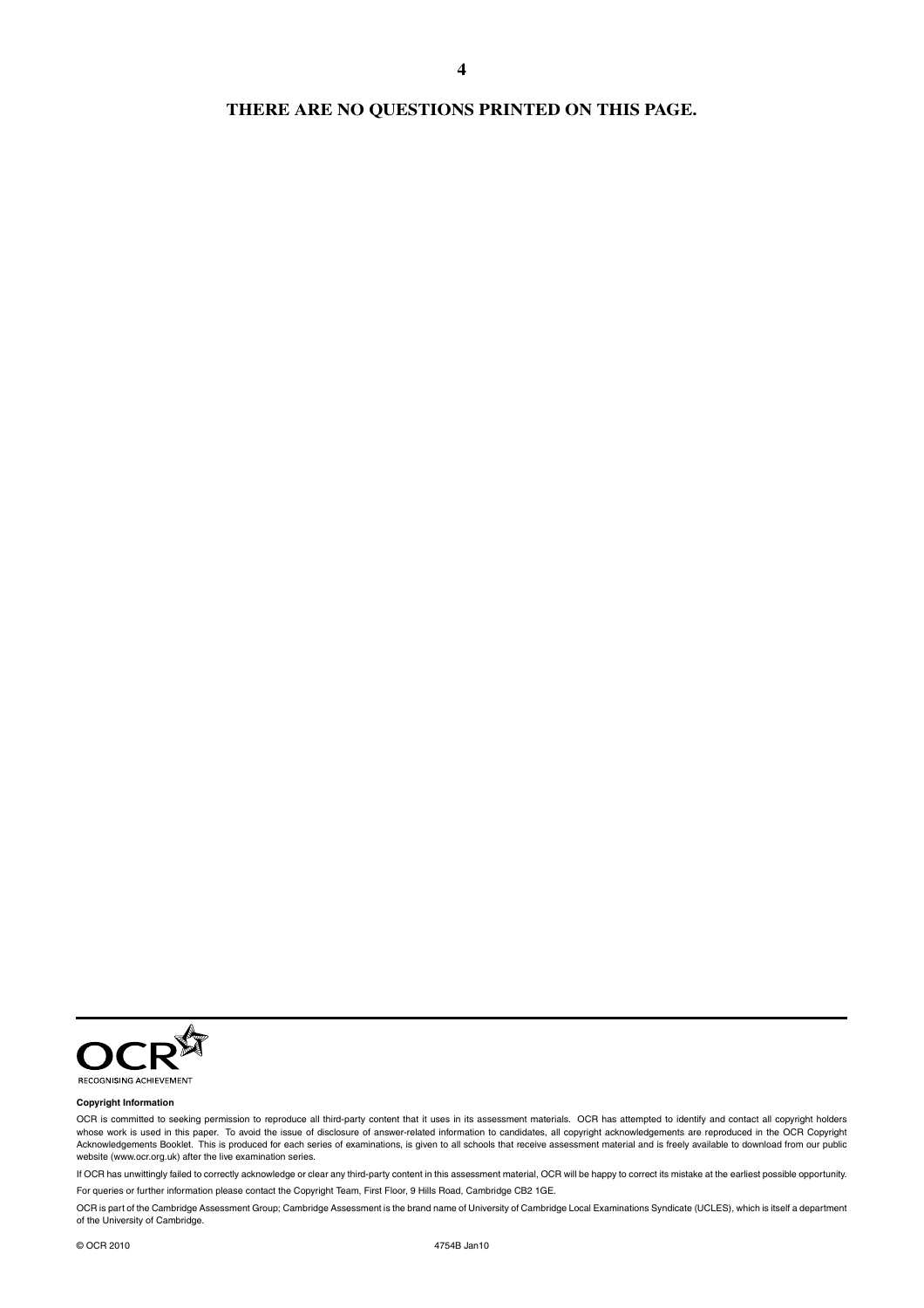

# **ADVANCED GCE MATHEMATICS (MEI) 4754B**

Applications of Advanced Mathematics (C4) Paper B: Comprehension INSERT

## **Friday 15 January 2010 Afternoon**

**Duration:** Up to 1 hour



#### **INSTRUCTIONS TO CANDIDATES**

This insert contains the text for use with the questions.

#### **INFORMATION FOR CANDIDATES**

• This document consists of **8** pages. Any blank pages are indicated.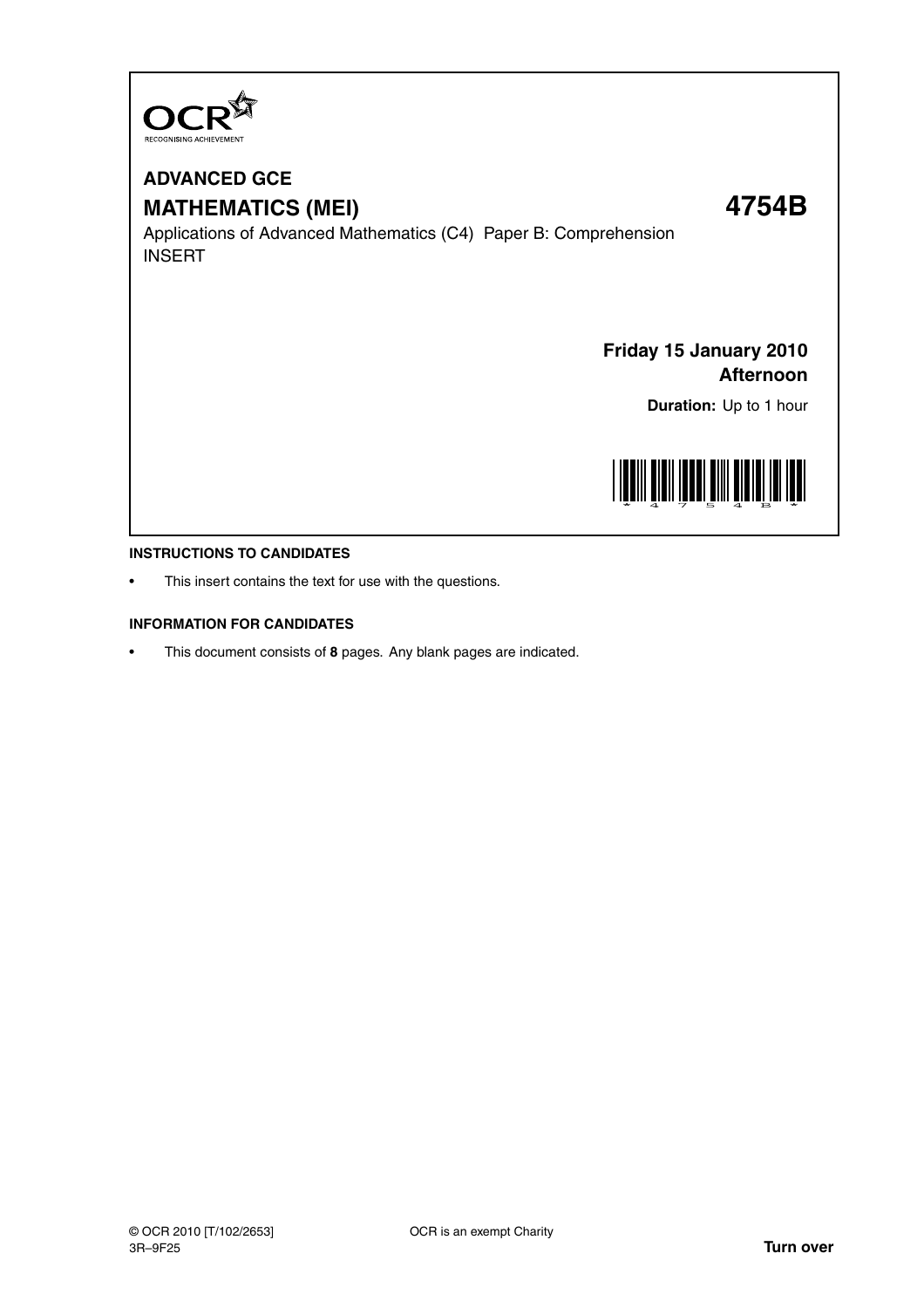## **Cipher Systems**

#### **Introduction**

Imagine you want to send a written message to a friend containing confidential information. You are keen to ensure that the information remains private but you are aware that other people might try to intercept the message before it reaches its destination. Therefore it is necessary to use some 5 form of code, or *cipher*, known to you and your friend, so that anybody who intercepts the message will find it difficult to extract the information.

You use an encoding cipher to encode your message (called the *plaintext*) and then transmit the resulting message (called the *ciphertext*). Your friend will then decode the message using an appropriate decoding cipher. This *cipher system* is illustrated in Fig. 1. 10



**Fig. 1**

What is the most appropriate cipher system to use so that you can send and receive messages quickly and cheaply, whilst minimising the risk that an interceptor will be able to decode the ciphertext?

This has been an important question for at least two thousand years, since messages were written on the shaved heads of messengers who would then wait until their hair grew back before setting off on journeys to the intended recipients. More sophisticated cipher systems have been developed 15 and some of these are described in this article. The methods are not necessarily representative of those used in practice today, but highlight some of the weaknesses which need to be avoided when trying to design a secure cipher system.

#### **Caesar cipher**

This is the most basic form of cipher. In a Caesar cipher, each letter in the message is replaced by 20 the letter a fixed number of places further on in the alphabet to give the text to transmit.

For example, Table 2 shows the Caesar cipher corresponding to a shift of the alphabet by 21 places.

| Plaintext                                                          |  | $ A B C D E F G H I J K L M N O P Q R S T U V W X Y Z $ |  |  |  |  |  |  |  |  |  |  |  |
|--------------------------------------------------------------------|--|---------------------------------------------------------|--|--|--|--|--|--|--|--|--|--|--|
| $ Ciphertext V W X Y Z A B C D E F G H I J K L M N O P Q R S T U $ |  |                                                         |  |  |  |  |  |  |  |  |  |  |  |

#### **Table 2**

Using this encoding cipher, the plaintext

IF I HAVE SEEN FARTHER THAN OTHER MEN, IT IS BECAUSE I HAVE STOOD ON THE SHOULDERS OF GIANTS. 25

would be transmitted as the following ciphertext.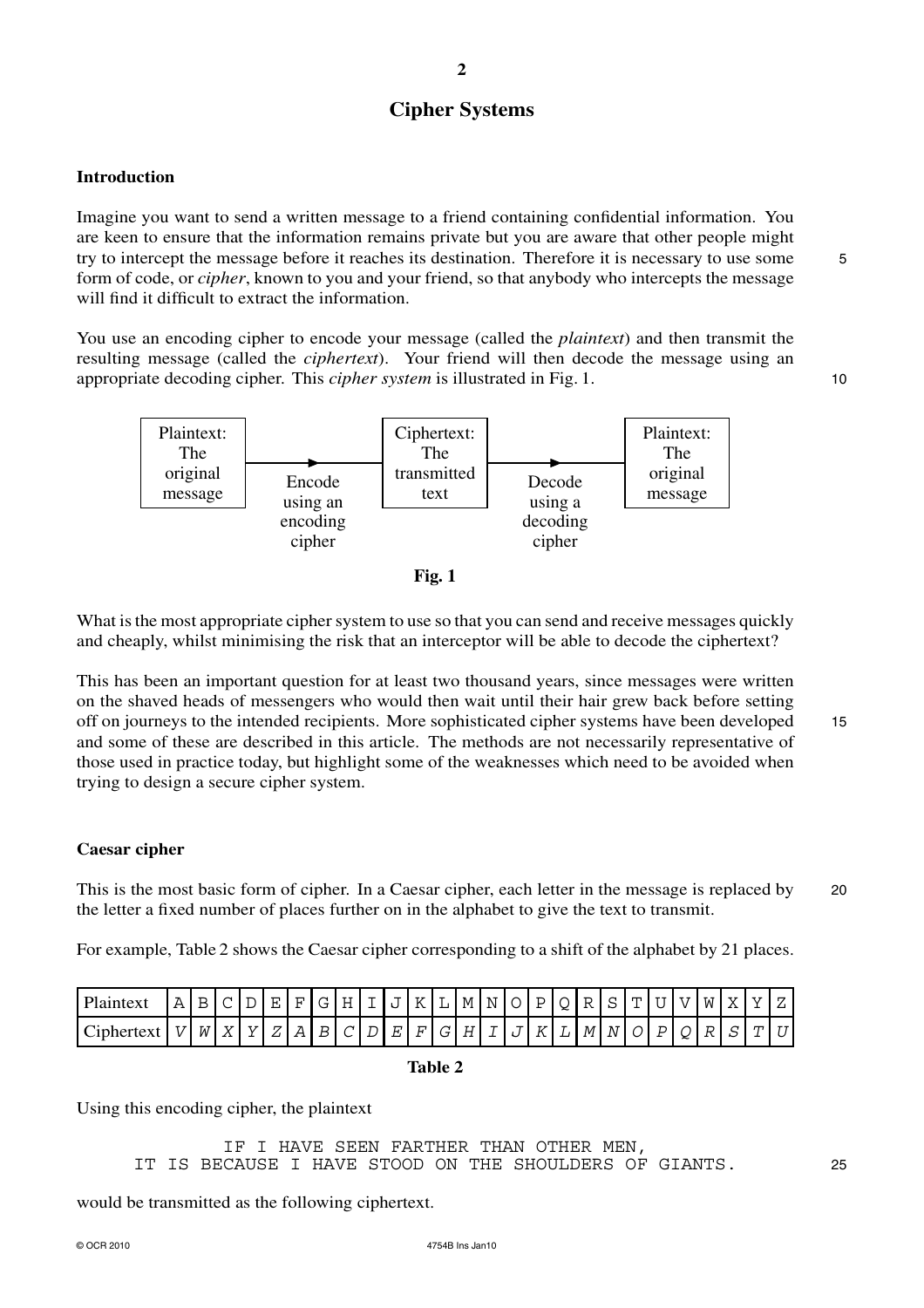**3**

### **[Warning Do not spend time in this examination checking the accuracy of this or any other ciphertext.]** 30

To disguise the lengths of words, it is common for ciphertext to be transmitted in blocks of fixed length, with punctuation removed. For example, the ciphertext above could be transmitted as follows.

DADCV QZNZZ IAVMO CZMOC VIJOC ZMHZI DODNW ZXVPN ZDCVQ ZNOJJ YJIOC ZNCJP GYZMN JABDV ION 35

Notice that the decoding cipher is a shift of the alphabet in the same direction by 5 places. This is shown in Table 3.

| $ Ciphertext A B C D E F G H I J K L M N O P Q R S T U V W X Y Z $ |  |  |  |  |  |  |  |  |  |  |  |  |                                                         |
|--------------------------------------------------------------------|--|--|--|--|--|--|--|--|--|--|--|--|---------------------------------------------------------|
| Plaintex                                                           |  |  |  |  |  |  |  |  |  |  |  |  | $[F G H I J K L M N O P Q R S T U V W X Y Z A B C D E $ |

### **Table 3**

Clearly such a cipher system is not at all secure as there are only 25 shifts of the alphabet which an interceptor would have to try to be certain of extracting the message.

#### **Substitution cipher** 40

If the sender and receiver agree in advance on a letter substitution, then a more secure cipher system can be used. Table 4 shows an example of a more secure encoding cipher.

| Plaintex           | ▵<br>. .<br>- | ⋍ |  | . н.     | . н.     | $\div$                     | $- -$<br>н.<br> | $\mathbf{I}$ | - 1 | K               |       | M | N                          |       | ≍ | ັ    |   |     |    | <b>IN</b> | $\sim$ $\sim$ |  |
|--------------------|---------------|---|--|----------|----------|----------------------------|-----------------|--------------|-----|-----------------|-------|---|----------------------------|-------|---|------|---|-----|----|-----------|---------------|--|
| $\cap$ :<br>`inher | ~             |   |  | <b>⊔</b> | $\prime$ | $\boldsymbol{\mathcal{U}}$ | $\mathbf{E}$    | $\Gamma$     | M   | $\mathbf{\tau}$ | T Z I | Δ | $\tilde{\phantom{0}}$<br>ຼ | TAT I | ॒ | ٦z I | M | - 2 | ∸∸ |           |               |  |

#### **Table 4**

It is unlikely that the sender or receiver would be able to remember the 26 letter substitutions and so it would be necessary to keep a written copy of the cipher. However, by writing it down there is a risk of it being discovered by an interceptor. 45

An alternative is simply to use a phrase, with repeated letters removed, to form the first few letters of the cipher. The letters not appearing in the phrase are then used in alphabetical order.

For example, removing repeated letters from the phrase

GOD WROTE THE UNIVERSE IN THE LANGUAGE OF MATHEMATICS

leaves 50

#### GODWRTEHUNIVSLAFMC

and this gives the ciphertext of the first 18 letters of the alphabet. The corresponding encoding cipher is given in Table 5.

| $  \text{Plaintext}   A   B   C   D   E   F   G   H   I   J   K   L   M   N   O   P   Q   R   S   T   U   V   W   X   Y   Z  $                                                                                                               |  |  |  |  |  |  |  |  |  |  |  |  |  |
|----------------------------------------------------------------------------------------------------------------------------------------------------------------------------------------------------------------------------------------------|--|--|--|--|--|--|--|--|--|--|--|--|--|
| $\vert$ Ciphertext $\vert G \vert$ $O \vert D \vert W \vert R \vert T \vert E \vert H \vert U \vert W \vert T \vert V \vert S \vert L \vert A \vert F \vert W \vert C \vert B \vert J \vert K \vert P \vert Q \vert X \vert Y \vert Z \vert$ |  |  |  |  |  |  |  |  |  |  |  |  |  |

**Table 5**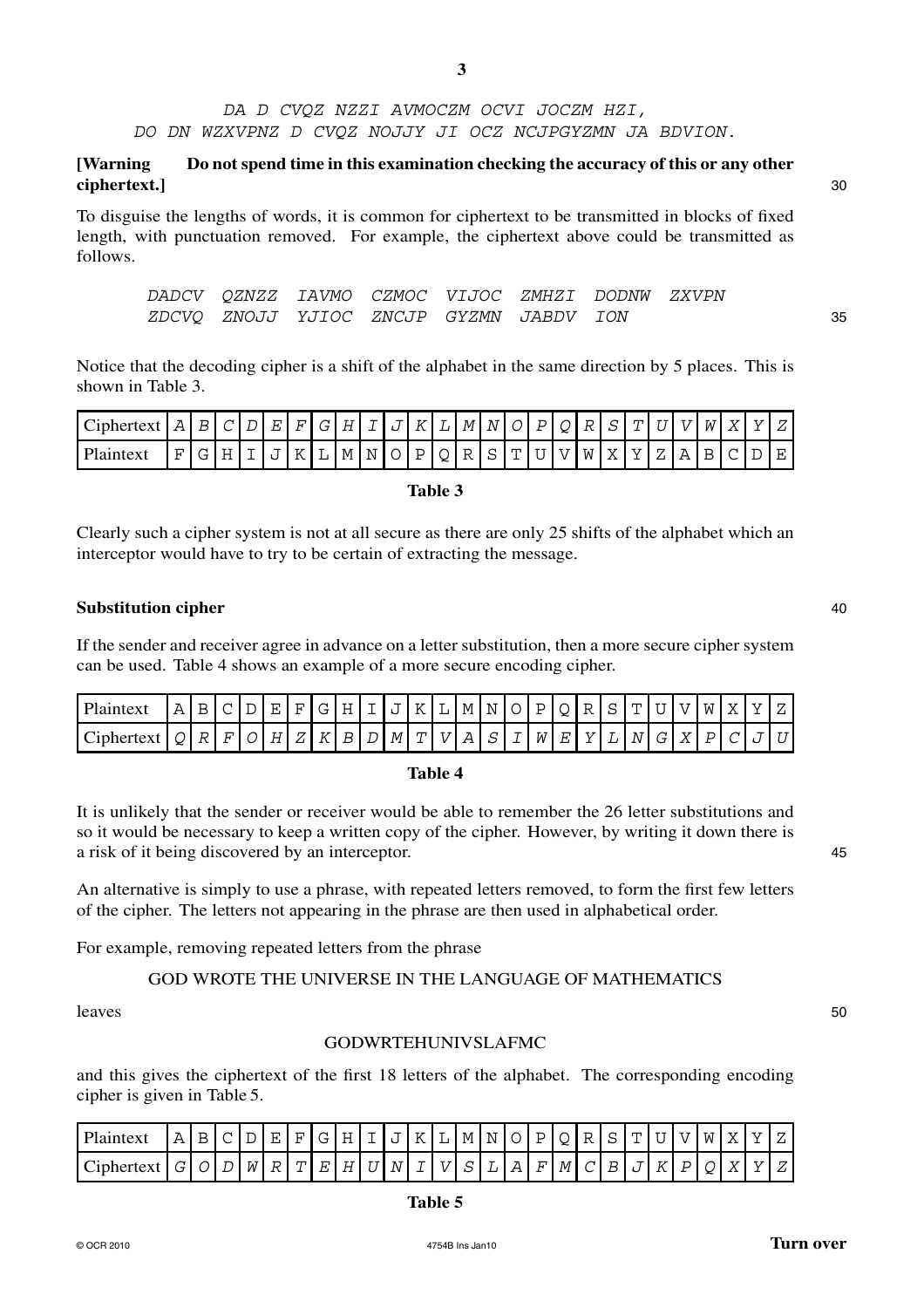If a ciphertext message based on a cipher of this type is intercepted, and the interceptor has reason to believe that letter substitution has been used, then the number of possible arrangements of the 55 alphabet that could have been used is

 $26! = 403291461126605635584000000$ .

If the interceptor had the computing power to check 1 000 000 arrangements per second, whilst also checking the resulting messages to see if any were meaningful, then it would still take longer than the age of the universe to check all possibilities. 60

However, the interceptor might still have a chance of extracting the message. If the original message was in English and it was sufficiently long (about 200 letters is usually enough), then there are several techniques the interceptor might use.

- **•** If the sender had simply encoded the words and left the gaps between the words, then it would not be difficult to discover the encoded forms of the letters A and I. This is one reason why 65 it is normal for coded messages to be transmitted in fixed-length blocks.
- **•** By far the most common three-letter word in English text is 'the' and the frequent appearance of a three-letter string in the ciphertext would probably give the encoded forms of T, H and E.
- In English, the letter Q is always followed by the letter U. If, in the ciphertext, one letter is always followed by the same other letter, this might give the interceptor the encoded forms of 70 Q and U. This is one extreme example of a relationship between letters but other relationships also exist.
- Fig. 6 shows the percentage frequencies of the 26 letters in a large sample of English text from a wide variety of sources. In a sufficiently long passage of ciphertext, it would be sensible to look at those letters occurring most frequently and investigate if they could represent E, 75 T and A. Once these letters are decoded, knowledge of the English language would quickly reveal many complete words.





#### **Vigenère Cipher**

In the ciphers mentioned above, a letter in ciphertext will always represent the same letter in the plaintext message. This is not the case with a Vigenère cipher. This cipher is illustrated using the  $\qquad 80$ following example.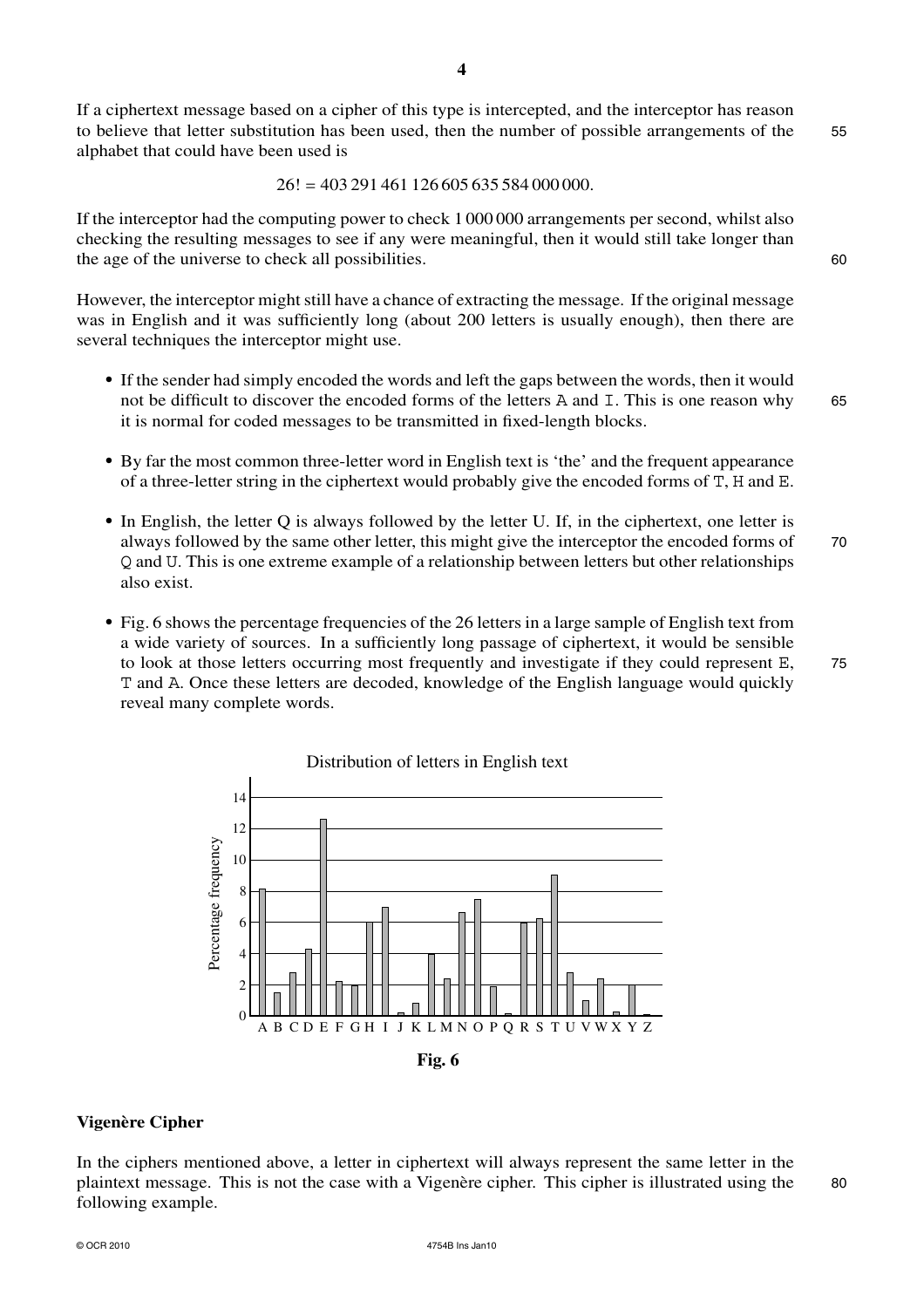First select a *keyword*. In the following example, the keyword is **ODE**. Rotations of the 26 letters of the alphabet are then written under the alphabet, starting with each of the letters in the keyword, as shown in Table 7.

| Plaintext | $\overline{A}$ | B <sub>1</sub> | $\overline{C}$ |   | $D E F G H $ |  |  |                 |  |  | I J K L M N O P Q R S                         |         |            |   | $T$ U | $\mathbf V$ |     | $WXY$               | $\overline{z}$     |
|-----------|----------------|----------------|----------------|---|--------------|--|--|-----------------|--|--|-----------------------------------------------|---------|------------|---|-------|-------------|-----|---------------------|--------------------|
|           |                | P <sup>1</sup> | Q R S          |   |              |  |  |                 |  |  | $T U V W X Y Z A B C D E F G $                |         |            | H |       |             |     | $I$ $J$ $K$ $L$ $M$ | $\,N$              |
|           |                | E              | F              |   | $G$ $H$      |  |  |                 |  |  | $I   J   K   L   M   N   O   P   Q   R   S  $ | T       | $U \mid V$ |   |       |             |     | W[X Y Z A B]        | $\curvearrowright$ |
|           |                | $F^{\prime}$   | G              | H |              |  |  | J K L M N O P Q |  |  | R S                                           | $T$ $U$ | $V$ $W$    | X | Y     |             | Z A | $\boldsymbol{B}$    | $\Gamma$           |

### **Table 7**

To encode a message, each of these rows is used in turn. For example, to encode the word NEWTON 85 you would encode

- **•** the first N using row **O**,
- **•** the E using row **D**,
- **•** the W using row **E**,
- the T using row **O**, and so on. 90

Therefore the word NEWTON would be transmitted in ciphertext as BHAHRR. You will notice that the two Ns in NEWTON appear as different letters in the ciphertext and the <sup>H</sup>s and <sup>R</sup>s in the ciphertext do not correspond to repeated letters in the plaintext.

This cipher is more secure than the others described so far but, for a sufficiently long passage of ciphertext, it is still vulnerable to frequency analysis, especially if the keyword is short. For 95 example, consider the following ciphertext (in which the keyword used is not **ODE**).

| <i>NUMFU</i> | <i>GPXGN</i> | BBWVT          | <i>GMCIM</i> | NRZGM        | YODYG         | <i>PXJNO</i>  | GNRZL        |     |
|--------------|--------------|----------------|--------------|--------------|---------------|---------------|--------------|-----|
| TEBAY        | <i>CWXNF</i> | <i>IJNMG.T</i> | <i>XVRIN</i> | <i>NVNNF</i> | <i>GPXCO</i>  | <i>MTMYO</i>  | <i>DYGPX</i> |     |
| <i>WBTHO</i> | EAHLG        | <i>PXOBZ</i>   | <i>WMZCL</i> | <i>NSOMN</i> | <i>BOXNU</i>  | <b>MK</b> CAT | AUFUH        |     |
| HVWNM        | <i>JIRVR</i> | <i>INNLO</i>   | LNUMY        | CEAMN        | RAM <b>NU</b> | <b>MK</b> YVA | GTCMK        | 100 |
| GNVXH        | <i>GXEUP</i> | <i>MBHGP</i>   | <i>XOBZE</i> | <i>XSWKO</i> | TTRGN         | BAYZI         | MCPA         |     |

The string **GPXQBZ** appears twice, one a shift of 84 places from the other. It is reasonable to assume that in both cases the same six-letter string in the plaintext has been encoded. If this is indeed the case then the length of the keyword must be a factor of 84. There are also two occurrences of the string **NUMK**, one a shift of 40 places from the other. Taken together, these two shifts suggest that 105 the keyword has length 2 or 4.

Assume that the keyword is of length 4, since a keyword of length 2 would form a less secure cipher than one of length 4.

To carry out a frequency analysis, the ciphertext is split into four strings,  $S_1$ ,  $S_2$ ,  $S_3$  and  $S_4$ , each made up of every fourth letter of the original ciphertext. 110

- $\mathrm{S}_1:$  NUGWMNMYJNIYNMVNFCMYWOLQMNNNCUHMVNNCNNYIGHUHQXOGYC
- $\mathrm{S}_2:\;$  UGNVCRYGNRECFGRVGQYGBEGBZSBUAEVJRLUERUVCNGPGBSTNZP
- $\mathrm{S}_{3}:\;$  MPBIIZQPQZBWUJINPMQPTAPZCQOMIUWIIQMAAMAMVXMPZWTBIA
- $\mathrm{S}_{4}:$  FXBGMGDXGLAXNXNNXTDXHHXWLMXKAHNRNLYMMKGKXEBXEKRAM

These text strings may be analysed using the information in Fig. 6. (The analysis may not always 115 be successful with strings as short as these.)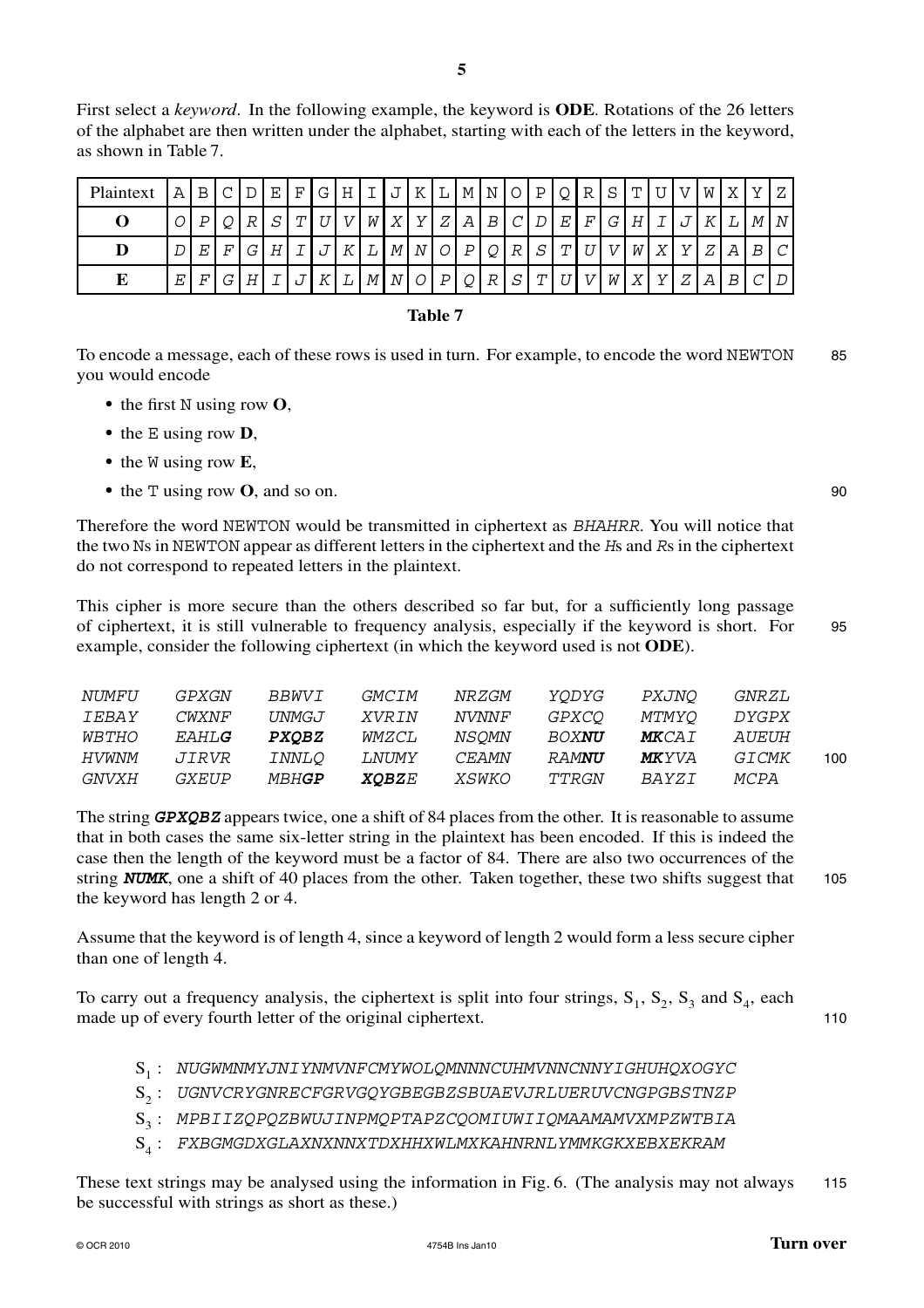Notice the following two characteristics of the distribution shown in Fig. 6.

- **•** The three highest frequencies correspond to E, T and A.
- After the peak at T there is a run of six letters with low frequencies; this is the longest such run. 120

Compare this distribution with the distribution of letters in the first text string,  $S_1$ , shown in Fig. 8 below.





There are two reasons to suspect that the letter  $N$  in string  $S_1$  is the encoded form of the letter T.

- *N* in Fig. 8 is followed by a run of six letters with low frequency.
- The corresponding encoded forms of A and E would be U and Y respectively; both of these 125 occur quite frequently.

These two reasons suggest that it is worth looking more closely at this particular shift.

Starting the distribution at <sup>U</sup>, as shown in Fig. 9, allows a direct comparison to be made with the distribution in Fig. 6.





The string is made up of only 50 letters so a very close match with Fig. 6 is not to be expected. 130 However the distributions are sufficiently similar to accept this shift for now and investigate the other three strings; it is only after all four strings have been decoded that we can determine if the shifts are correct.

© OCR 2010 4754B Ins Jan10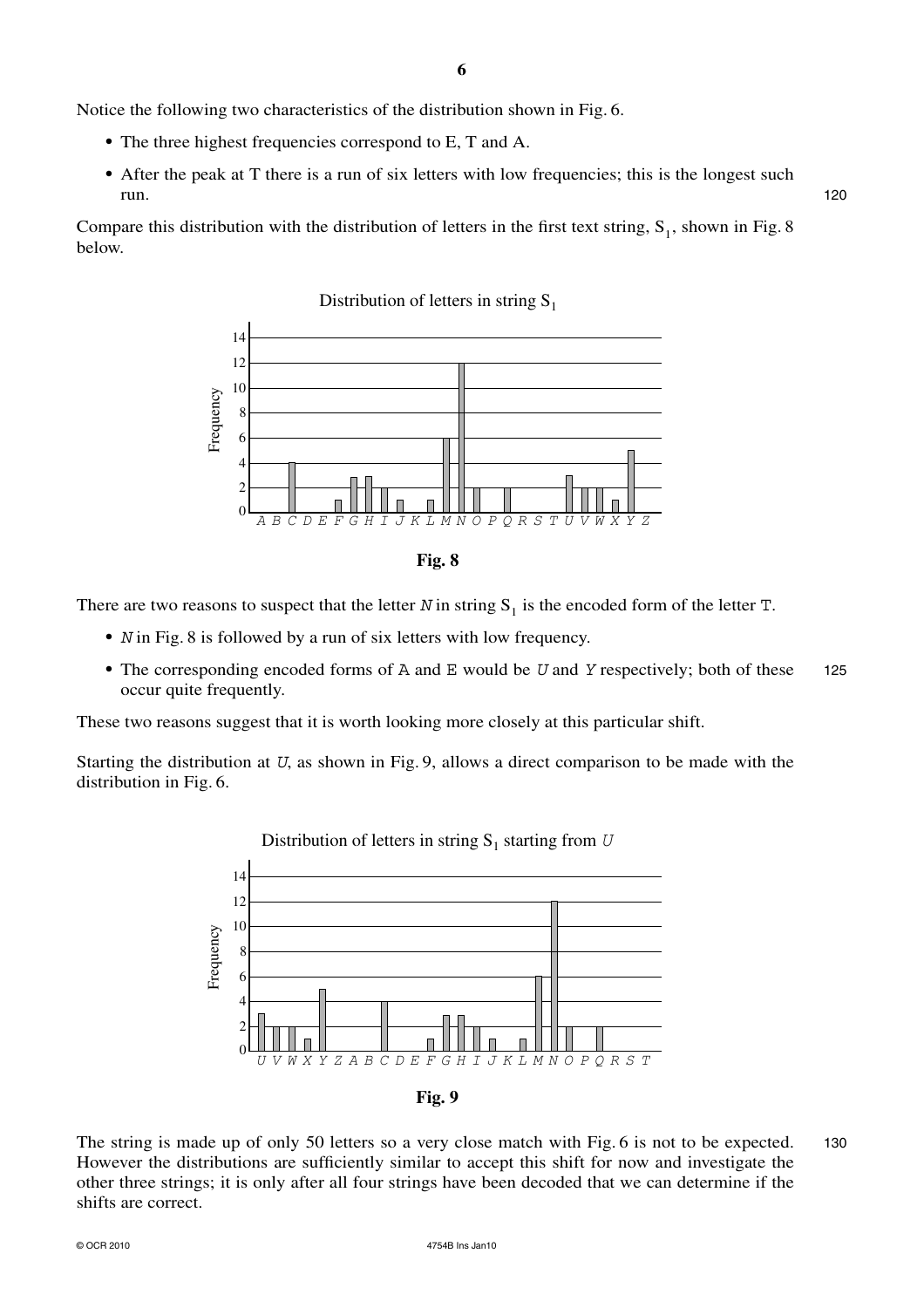The frequency distributions corresponding to the strings  $S_2$ ,  $S_3$  and  $S_4$  are shown in Figs. 10, 11 and 12 respectively. 135





**Fig. 10**



**Fig. 11**





By employing reasoning similar to that used in the analysis of string  $S_1$ , it is likely that

- in string  $S_2$ , the encoded form of the letter A is N,
- in string  $S_3$ , the encoded form of the letter A is  $I$ .